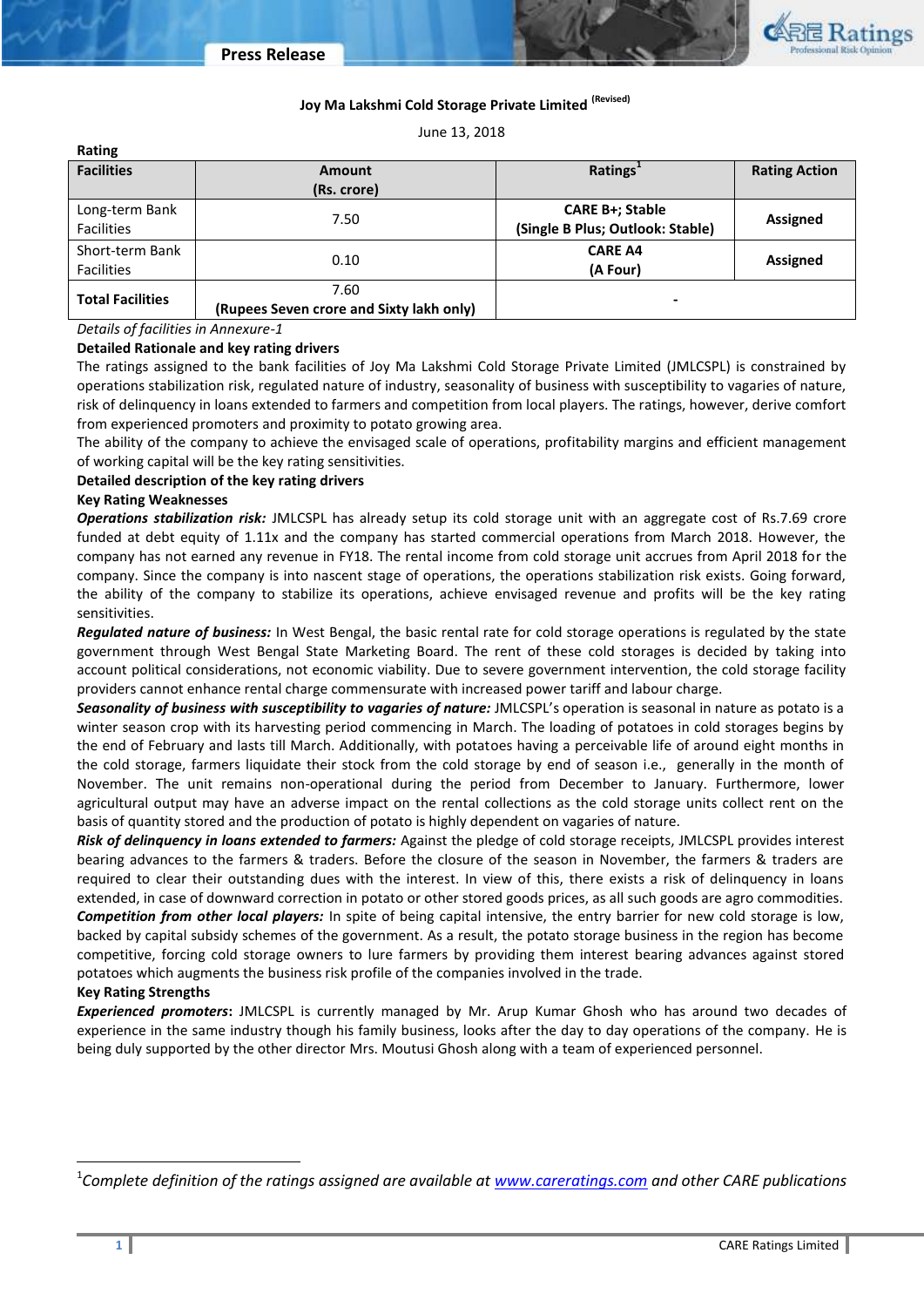

*Proximity to potato growing area*: JMLCSPL's storing facility is situated at Cooch Bihar, West Bengal which is one of the major potato growing regions of the state. The favorable location of the storage unit, in close proximity to the leading potato growing areas provides it with a wide catchment and making it suitable for the farmers in terms of transportation and connectivity.

**Analytical approach:** Standalone

### **Applicable Criteria**

**[Criteria on assigning Outlook to Credit Ratings](http://www.careratings.com/upload/NewsFiles/GetRated/Outlook%20Criteria.pdf) Criteria for [Short](mailto:http://www.careratings.com/upload/NewsFiles/GetRated/Short%20Term%20Instruments.pdf) [Term](mailto:http://www.careratings.com/upload/NewsFiles/GetRated/Short%20Term%20Instruments.pdf) [Instruments](mailto:http://www.careratings.com/upload/NewsFiles/GetRated/Short%20Term%20Instruments.pdf) [CARE's Policy on Default Recognition](http://www.careratings.com/pdf/resources/CAREPolicyonDefaultRecognition.pdf)**

## **About the Company**

Incorporated in April 2017, Joy Ma Lakshmi Cold Storage Private Limited (JMLCSPL) was promoted by Mr. Arup Kumar Ghosh and Mrs. Moutusi Ghosh based out of West Bengal to set up cold storage facility in the state of West Bengal with an aggregate storing capacity of 140000 quintal. The company has setup its cold storage unit with an aggregate cost of Rs.7.69 crore funded at debt equity of 1.11x and the company has started commercial operations from March 2018. However, the company has not earned any revenue in FY18.

**Status of non-cooperation with previous CRA:** Not Applicable.

**Any other information:** Not Applicable.

## **Rating History (Last three years):** Please refer Annexure-2

*Note on complexity levels of the rated instrument: CARE has classified instruments rated by it on the basis of complexity. This classification is available at www.careratings.com. Investors/market intermediaries/regulators or others are welcome to write to care@careratings.com for any clarifications.*

**Analyst Contact:**

Name: Rajesh Shaw Tel: 033-40181636 Mobile: +91- 9007700172

Email: [rajesh.shaw@careratings.com](mailto:rajesh.shaw@careratings.com)

# **About CARE Ratings:**

CARE Ratings commenced operations in April 1993 and over two decades, it has established itself as one of the leading credit rating agencies in India. CARE is registered with the Securities and Exchange Board of India (SEBI) and also recognized as an External Credit Assessment Institution (ECAI) by the Reserve Bank of India (RBI). CARE Ratings is proud of its rightful place in the Indian capital market built around investor confidence. CARE Ratings provides the entire spectrum of credit rating that helps the corporates to raise capital for their various requirements and assists the investors to form an informed investment decision based on the credit risk and their own risk-return expectations. Our rating and grading service offerings leverage our domain and analytical expertise backed by the methodologies congruent with the international best practices.

#### **Disclaimer**

CARE's ratings are opinions on credit quality and are not recommendations to sanction, renew, disburse or recall the concerned bank facilities or to buy, sell or hold any security. CARE has based its ratings/outlooks on information obtained from sources believed by it to be accurate and reliable. CARE does not, however, guarantee the accuracy, adequacy or completeness of any information and is not responsible for any errors or omissions or for the results obtained from the use of such information. Most entities whose bank facilities/instruments are rated by CARE have paid a credit rating fee, based on the amount and type of bank facilities/instruments.

In case of partnership/proprietary concerns, the rating /outlook assigned by CARE is based on the capital deployed by the partners/proprietor and the financial strength of the firm at present. The rating/outlook may undergo change in case of withdrawal of capital or the unsecured loans brought in by the partners/proprietor in addition to the financial performance and other relevant factors.

## **Annexure-1: Details of Instruments/Facilities**

| Name of the<br><b>Instrument</b>               | Date of<br><b>Issuance</b> | Coupon<br>Rate | <b>Maturity</b><br>Date | Size of the<br><b>Issue</b><br>(Rs. crore) | <b>Rating assigned</b><br>along with Rating<br><b>Outlook</b> |
|------------------------------------------------|----------------------------|----------------|-------------------------|--------------------------------------------|---------------------------------------------------------------|
| Fund-based - LT-Term<br>Loan                   |                            |                | October 2024            | 4.05                                       | CARE B+; Stable                                               |
| Fund-based - LT-Working<br>Capital Limits      |                            |                |                         | 3.00                                       | CARE B+; Stable                                               |
| Fund-based - LT-Cash<br>Credit                 |                            |                |                         | 0.45                                       | CARE B+; Stable                                               |
| Non-fund-based - ST-<br><b>Bank Guarantees</b> |                            |                |                         | 0.10                                       | CARE A4                                                       |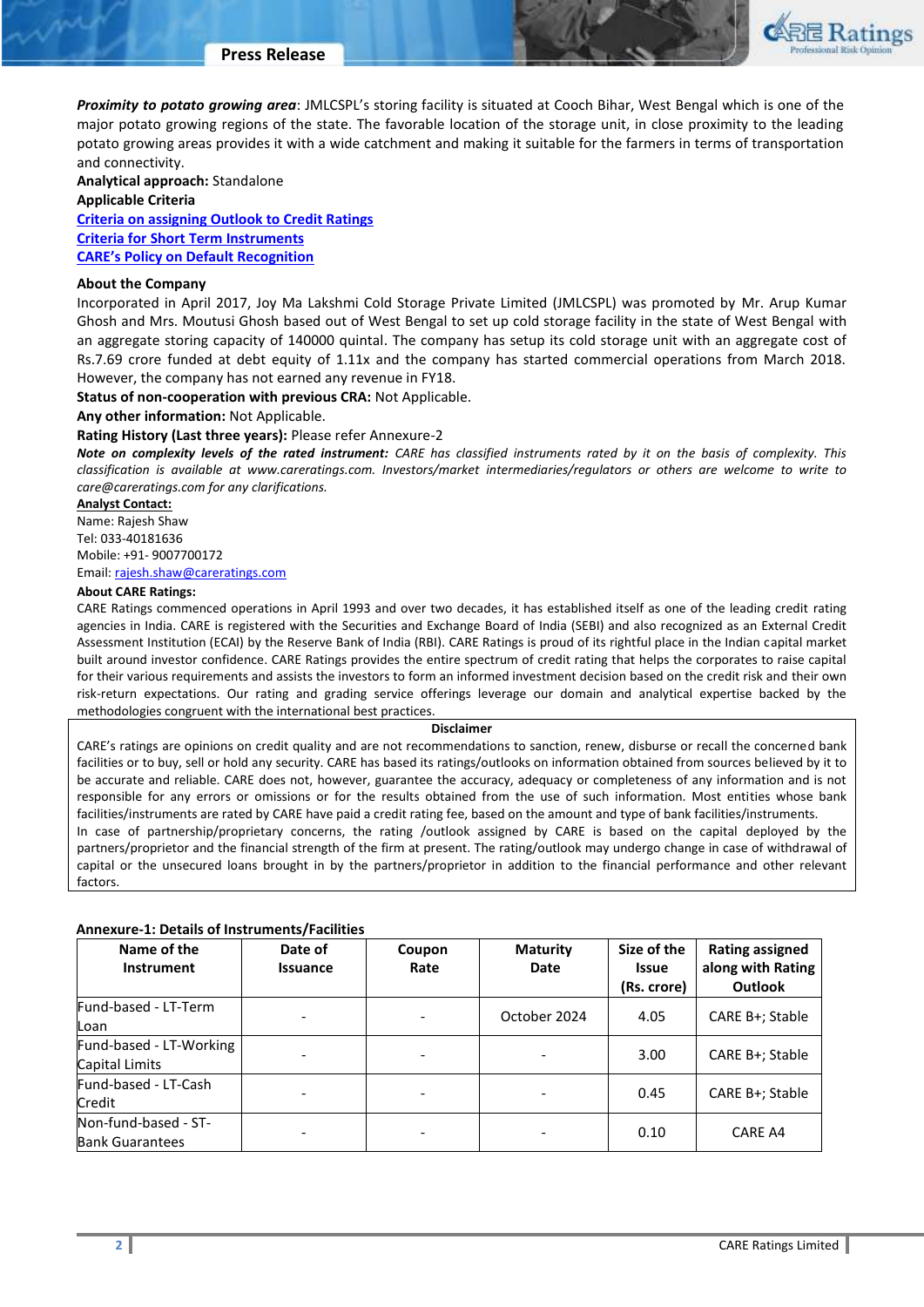

|  |  |  |  | Annexure-2: Rating History of last three years |
|--|--|--|--|------------------------------------------------|
|--|--|--|--|------------------------------------------------|

way

| Sr.              | Name of the             | <b>Current Ratings</b> |                    | <b>Rating history</b> |             |             |             |             |  |
|------------------|-------------------------|------------------------|--------------------|-----------------------|-------------|-------------|-------------|-------------|--|
| No.              | Instrument/Bank         | <b>Type</b>            | Amount             | Rating                | Date(s) &   | Date(s) &   | Date(s) $8$ | Date(s) $8$ |  |
|                  | <b>Facilities</b>       |                        | <b>Outstanding</b> |                       | Rating(s)   | Rating(s)   | Rating(s)   | Rating(s)   |  |
|                  |                         |                        | (Rs. crore)        |                       | assigned in | assigned in | assigned in | assigned in |  |
|                  |                         |                        |                    |                       | 2018-2019   | 2017-2018   | 2016-2017   | 2015-2016   |  |
| $\overline{1}$ . | Fund-based - LT-Term    | LT                     | 4.05               | CARE B+;              |             |             |             |             |  |
|                  | Loan                    |                        |                    | Stable                |             |             |             |             |  |
| $\overline{2}$ . | Fund-based - LT-Working | LT                     | 3.00               | CARE B+;              |             |             |             |             |  |
|                  | Capital Limits          |                        |                    | Stable                |             |             |             |             |  |
| 3.               | Fund-based - LT-Cash    | LT                     | 0.45               | CARE B+;              |             |             |             |             |  |
|                  | <b>Credit</b>           |                        |                    | Stable                |             |             |             |             |  |
| 4.               | Non-fund-based - ST-    | ST                     |                    | 0.10                  | CARE A4     |             |             |             |  |
|                  | <b>Bank Guarantees</b>  |                        |                    |                       |             |             |             |             |  |